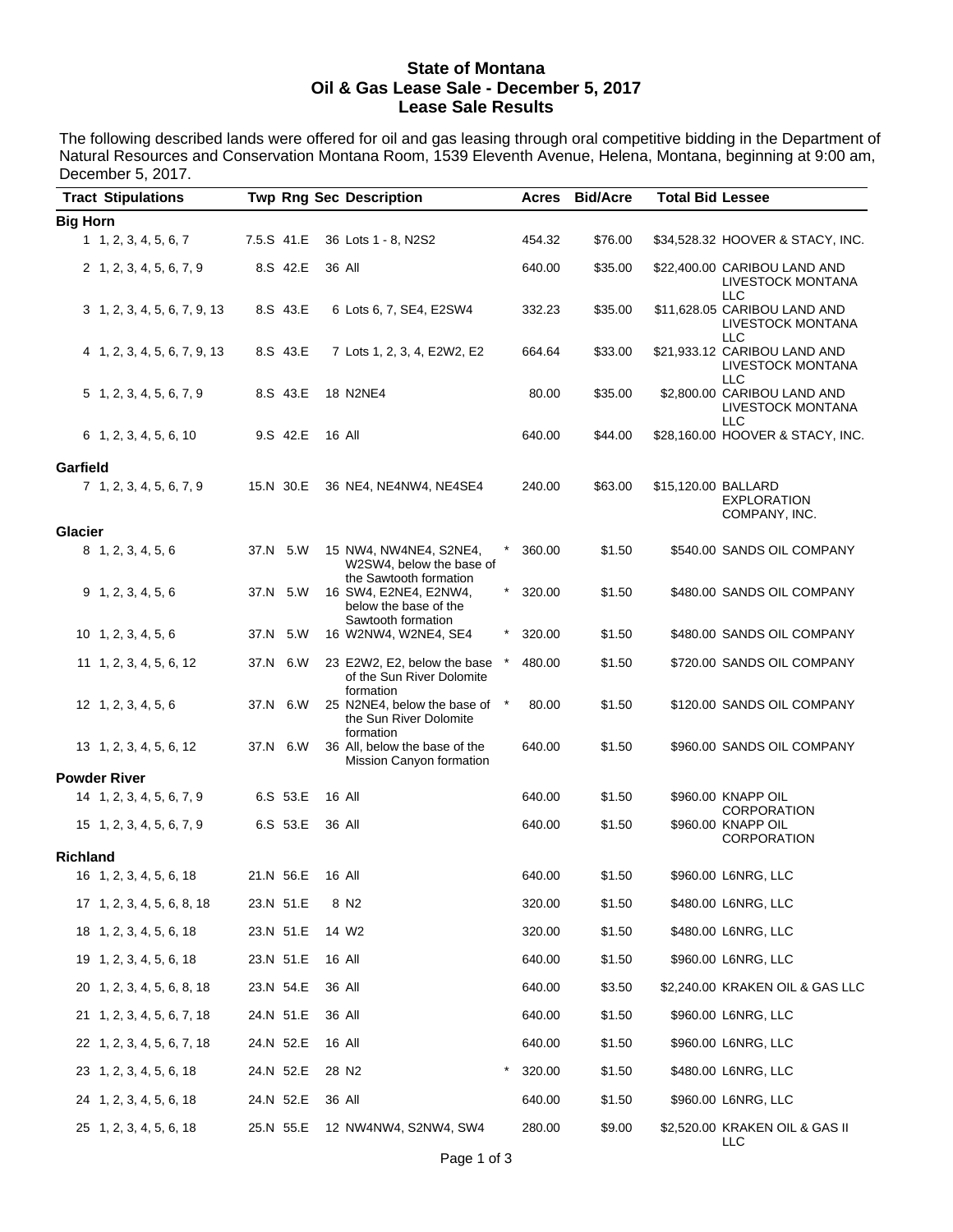| <b>Tract Stipulations</b>              |           | <b>Twp Rng Sec Description</b>                                  |          | Acres  | <b>Bid/Acre</b> | <b>Total Bid Lessee</b> |                                                          |
|----------------------------------------|-----------|-----------------------------------------------------------------|----------|--------|-----------------|-------------------------|----------------------------------------------------------|
| <b>Richland</b>                        |           |                                                                 |          |        |                 |                         |                                                          |
| 26 1, 2, 3, 4, 5, 6, 7, 18             | 25.N 56.E | 12 W <sub>2</sub>                                               |          | 320.00 | \$6.00          |                         | \$1,920.00 L6NRG, LLC                                    |
| 27 1, 2, 3, 4, 5, 6, 18                | 26.N 55.E | 36 All                                                          |          | 640.00 | \$5.00          |                         | \$3,200.00 KRAKEN OIL & GAS II<br><b>LLC</b>             |
| 28 1, 2, 3, 4, 5, 6, 8, 18             | 26.N 56.E | 3 Lots 1, 4, SW4NW4                                             |          | 120.54 | \$11.00         |                         | \$1,325.94 KRAKEN OIL & GAS II<br>LLC                    |
| 29 1, 2, 3, 4, 5, 6, 13, 18            | 26.N 56.E | 10 W <sub>2</sub>                                               |          | 320.00 | \$11.00         |                         | \$3,520.00 KRAKEN OIL & GAS II<br><b>LLC</b>             |
| 30 1, 2, 3, 4, 5, 6, 17, 18            | 26.N 56.E | 11 S2SE4, SE4SW4                                                |          | 120.00 | \$2.00          |                         | \$240.00 KRAKEN OIL & GAS II<br><b>LLC</b>               |
| 31 1, 2, 3, 4, 5, 6, 17, 18            | 26.N 56.E | 12 SW4SW4                                                       |          | 40.00  | \$3.00          |                         | \$120.00 KRAKEN OIL & GAS II<br>LLC                      |
| 32 1, 2, 3, 4, 5, 6, 13, 18            | 26.N 56.E | 16 W2, SE4NE4, E2SE4                                            |          | 440.00 | \$2.00          |                         | \$880.00 KRAKEN OIL & GAS II<br>LLC                      |
| 33 1, 2, 3, 4, 5, 6, 11, 18            | 26.N 56.E | 18 W2SE4, E2SW4                                                 |          | 160.00 | \$2.00          |                         | \$320.00 KRAKEN OIL & GAS II<br>LLC                      |
| 34 1, 2, 3, 4, 5, 6, 13, 18            | 26.N 56.E | 21 N2NE4, SE4NE4                                                | *        | 120.00 | \$2.00          |                         | \$240.00 KRAKEN OIL & GAS II<br><b>LLC</b>               |
| 35 1, 2, 3, 4, 5, 6, 18                | 26.N 56.E | 36 All                                                          | $\star$  | 640.00 | \$2.00          |                         | \$1,280.00 KRAKEN OIL & GAS II<br><b>LLC</b>             |
| 36 1, 2, 3, 4, 5, 6, 11, 14,<br>15, 18 | 27.N 57.E | 20 Lots 5, 6, 7, 8, Missouri<br>Riverbed and related<br>acreage |          | 201.36 | \$1.50          |                         | \$302.04 JBLS MONTANA, INC.                              |
| 37 1, 2, 3, 4, 5, 6, 7, 18             | 27.N 57.E | 30 Lots 6, 7, SE4NE4, SE4,<br>NE4SW4                            |          | 313.72 | \$1.50          |                         | \$470.58 JBLS MONTANA, INC.                              |
| 38 1, 2, 3, 4, 5, 6, 7, 18             | 27.N 57.E | 31 Lots 6, 7, NE4, N2SE4                                        |          | 333.75 | \$1.50          |                         | \$500.62 JBLS MONTANA, INC.                              |
| <b>Roosevelt</b>                       |           |                                                                 |          |        |                 |                         |                                                          |
| 39 1, 2, 3, 4, 5, 6, 17, 18            | 28.N 56.E | 16 Lots 1, 2, 3, 4, N2, N2S2                                    |          | 642.28 | \$6.00          |                         | \$3,853.68 L6NRG, LLC                                    |
| 40 1, 2, 3, 4, 5, 6, 7, 18             | 28.N 56.E | 34 SW4NE4, W2SE4                                                |          | 120.00 | \$16.00         |                         | \$1,920.00 KRAKEN OIL & GAS II<br><b>LLC</b>             |
| 41 1, 2, 3, 4, 5, 6, 8, 18             | 28.N 56.E | 35 All                                                          |          | 640.00 | \$10.00         |                         | \$6,400.00 KRAKEN OIL & GAS II<br>LLC                    |
| <b>Sweet Grass</b>                     |           |                                                                 |          |        |                 |                         |                                                          |
| 42 1, 2, 3, 4, 5, 6, 9                 | 1.N 15.E  | 12 All                                                          |          | 640.00 | \$1.50          |                         | \$960.00 CRAZY MOUNTAIN OIL<br>AND GAS LLC               |
| 43 1, 2, 3, 4, 5, 6, 7, 9, 11          | 2.N 13.E  | 36 All                                                          |          | 640.00 | \$1.50          |                         | \$960.00 CRAZY MOUNTAIN OIL<br>AND GAS LLC               |
| 44 1, 2, 3, 4, 5, 6, 7, 9, 11          | 2.N 14.E  | 16 W2, NE4                                                      |          | 480.00 | \$1.50          |                         | \$720.00 CRAZY MOUNTAIN OIL<br>AND GAS LLC               |
| 45 1, 2, 3, 4, 5, 6, 7, 9              | 2.N 15.E  | 16 All                                                          |          | 640.00 | \$1.50          |                         | \$960.00 CRAZY MOUNTAIN OIL<br>AND GAS LLC               |
| 46 1, 2, 3, 4, 5, 6, 7, 9              | 2.N 15.E  | 36 All                                                          |          | 640.00 | \$1.50          |                         | \$960.00 CRAZY MOUNTAIN OIL<br>AND GAS LLC               |
| 47 1, 2, 3, 4, 5, 6, 7, 11             | 3.N 13.E  | 16 All                                                          |          | 640.00 | \$1.50          |                         | \$960.00 CRAZY MOUNTAIN OIL<br>AND GAS LLC               |
| 48 1, 2, 3, 4, 5, 6, 7, 11             | 3.N 13.E  | 36 E2NW4, E2, S2SW4                                             |          | 480.00 | \$1.50          |                         | \$720.00 CRAZY MOUNTAIN OIL<br>AND GAS LLC               |
| 49 1, 2, 3, 4, 5, 6, 7                 | 3.N 14.E  | 16 Lots 1, 2, 3, 4, S2N2, S2                                    |          | 642.56 | \$1.50          |                         | \$963.84 CRAZY MOUNTAIN OIL<br>AND GAS LLC               |
| 50 1, 2, 3, 4, 5, 6, 9, 13             | 3.N 14.E  | 36 All                                                          |          | 640.00 | \$1.50          |                         | \$960.00 CRAZY MOUNTAIN OIL<br>AND GAS LLC               |
| 51 1, 2, 3, 4, 5, 6, 7, 13             | 4.N 13.E  | 8 All                                                           | $\star$  | 640.00 | \$1.50          |                         | \$960.00 CRAZY MOUNTAIN OIL<br>AND GAS LLC               |
| 52 1, 2, 3, 4, 5, 6, 7, 13             | 4.N 13.E  | 16 All                                                          | $^\star$ | 640.00 | \$1.50          |                         | \$960.00 CRAZY MOUNTAIN OIL<br>AND GAS LLC               |
| 53 1, 2, 3, 4, 5, 6, 7, 11             | 4.N 13.E  | 20 All                                                          | $\star$  | 640.00 | \$1.50          |                         | \$960.00 CRAZY MOUNTAIN OIL<br>AND GAS LLC               |
| 54 1, 2, 3, 4, 5, 6, 7, 9, 13          | 4.N 13.E  | 36 All                                                          | $^\star$ | 640.00 | \$1.50          |                         | \$960.00 CRAZY MOUNTAIN OIL                              |
| 55 1, 2, 3, 4, 5, 6, 11, 12, 13        | 4.N 14.E  | 16 All                                                          |          | 640.00 | \$1.50          |                         | AND GAS LLC<br>\$960.00 CRAZY MOUNTAIN OIL               |
| 56 1, 2, 3, 4, 5, 6, 7                 | 4.N 14.E  | 36 All                                                          |          | 640.00 | \$1.50          |                         | AND GAS LLC<br>\$960.00 CRAZY MOUNTAIN OIL               |
| <b>Toole</b>                           |           |                                                                 |          |        |                 |                         | AND GAS LLC                                              |
| 57 1, 2, 3, 4, 5, 6, 13                | 35.N 1.E  | 25 NE4                                                          | $^\star$ | 160.00 | \$1.50          |                         | \$240.00 JOHNSON                                         |
| 58 1, 2, 3, 4, 5, 6                    | 35.N 1.E  | 35 W2E2, E2NW4, SE4SE4,<br>NE4SW4                               |          | 320.00 | \$1.50          |                         | GEOPHYSICAL LTD.<br>\$480.00 JOHNSON<br>GEOPHYSICAL LTD. |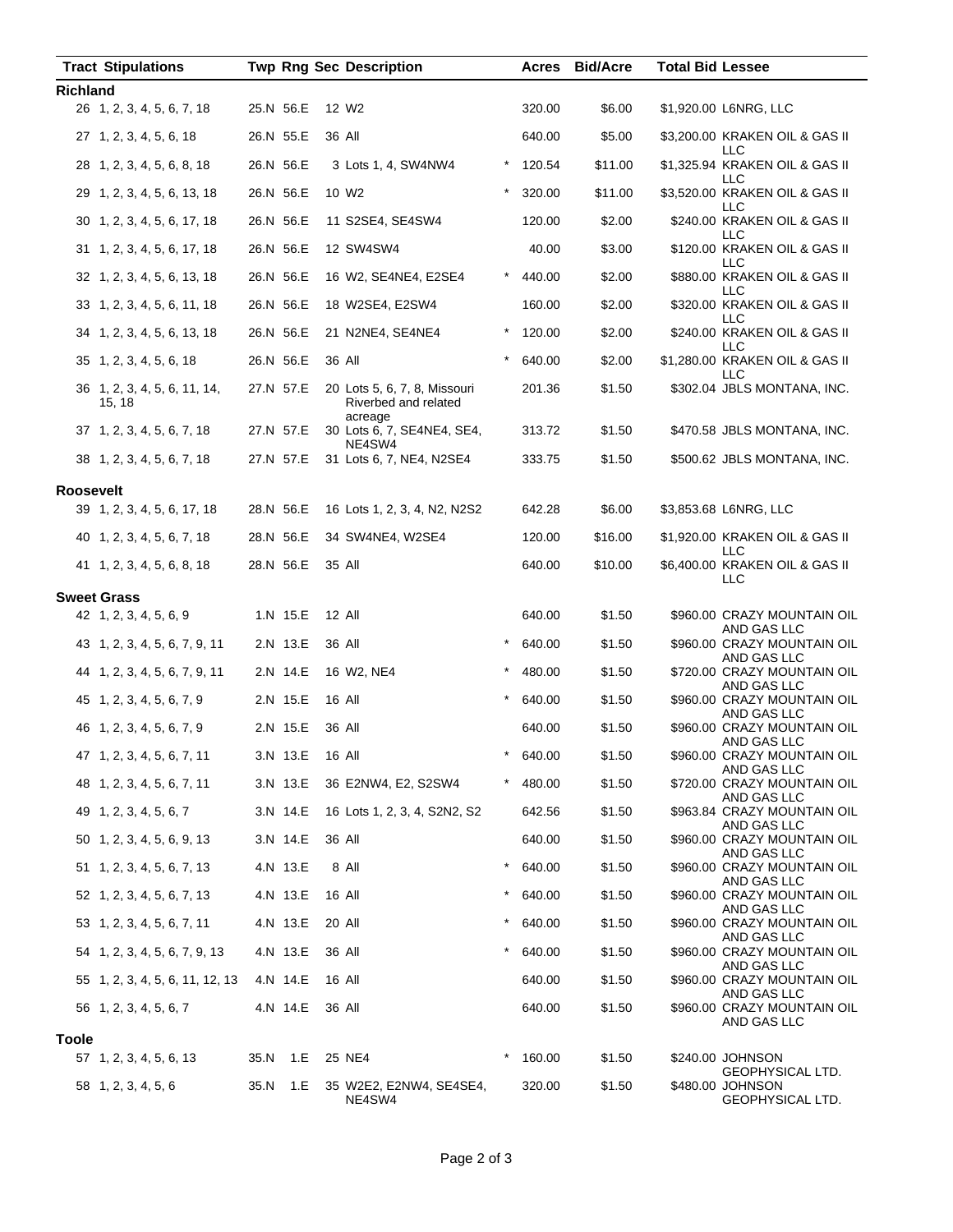| <b>Toole</b><br>16 W2W2, SE4NW4, E2SW4,<br>\$1.50<br>320.00<br>34.N 1.W<br>59 1, 2, 3, 4, 5, 6, 16<br>all formations and NE4NW4 | <b>Total Bid Lessee</b> | <b>Bid/Acre</b> | Acres | <b>Twp Rng Sec Description</b> |  | <b>Tract Stipulations</b> |  |
|---------------------------------------------------------------------------------------------------------------------------------|-------------------------|-----------------|-------|--------------------------------|--|---------------------------|--|
|                                                                                                                                 |                         |                 |       |                                |  |                           |  |
| except the Madison Group                                                                                                        | \$480.00 SOG RESOURCES  |                 |       | including all formations       |  |                           |  |

\* Part or all of tract is not state-owned surface

# **Summary by Lessor**

|                                             | <b>Total Acres</b> | <b>Total Tracts</b> |
|---------------------------------------------|--------------------|---------------------|
| Dept. of Natural Resources and Conservation | 26.865.40          | 59                  |

# **Oil and Gas Lease Sale Summary**

| <b>Total Tracts</b>         | 59           |
|-----------------------------|--------------|
| <b>Total Acres</b>          | 26.865.40    |
| <b>Total Bid Revenue</b>    | \$194,406.19 |
| <b>Average Bid Per Acre</b> | \$7.24       |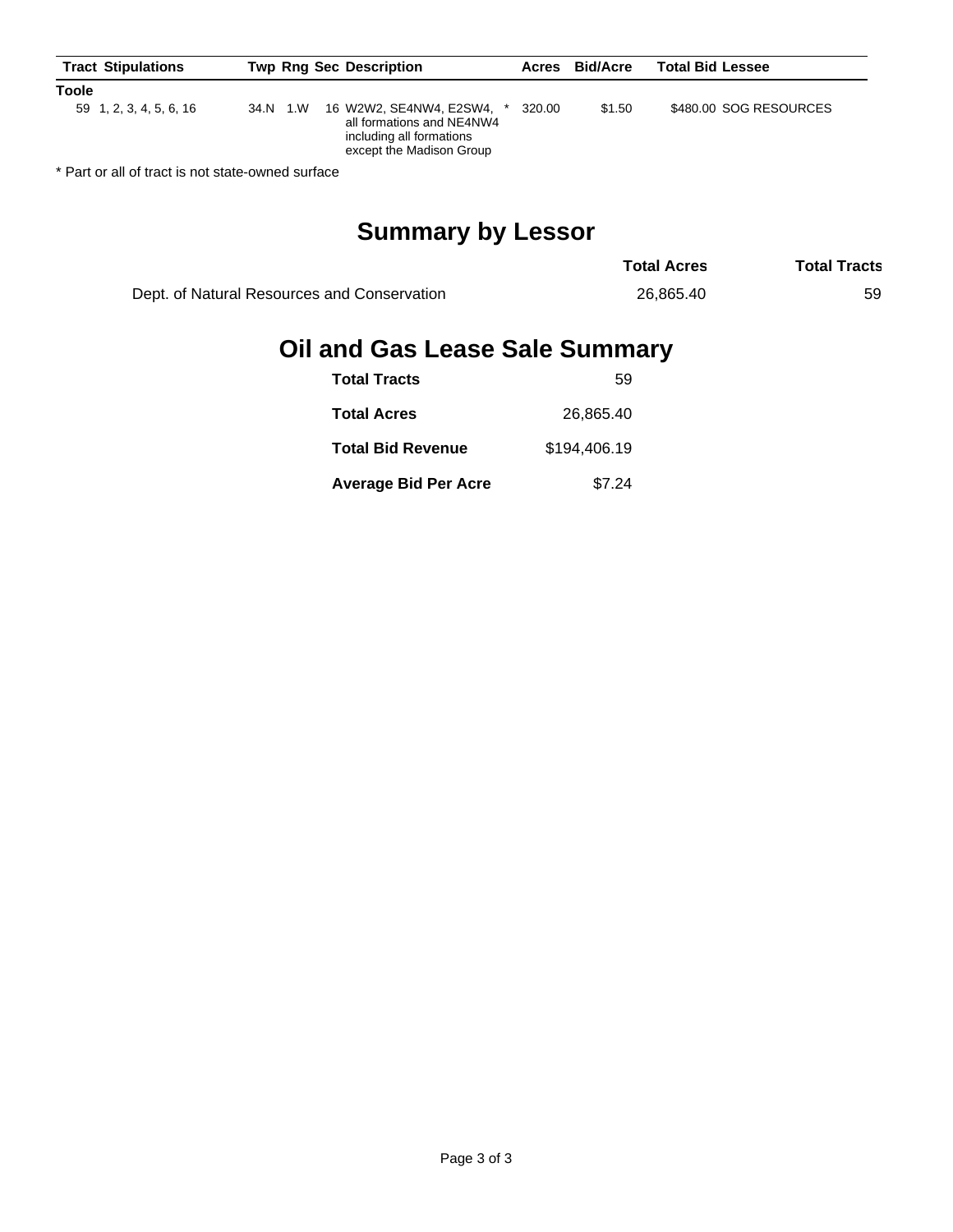#### **State of Montana Oil & Gas Lease Sale - December 5, 2017 Stipulations**

- 1 Lessee shall notify and obtain approval from the Department's Trust Land Management Division (TLMD) prior to constructing well pads, roads, power lines, and related facilities that may require surface disturbance on the tract. Lessee shall comply with any mitigation measures stipulated in TLMD's approval.
- 2 Prior to the drilling of any well on or into the lease premises, lessee shall send one copy of the well prognosis, including Form 22 "Application for Permit" to the Department's Trust Land Management Division (TLMD). After a well is drilled and completed, lessee shall send one copy of all logs run, Form 4A "Completion Report", and geologic report to TLMD. A copy of Form 2 "Sundry Notice and Report of Wells" or other appropriate Board of Oil and Gas Conservation form shall be sent to TLMD whenever any subsequent change in well status or operator is intended or has occurred. Lessee shall also notify and obtain approval from the TLMD prior to plugging a well on the lease premises.

Issuance of this lease in no way commits the Land Board to approval of coal bed methane production on this lease. Any coal bed methane extraction wells would require subsequent review and approval by the board.

- 3 The TLMD will complete an initial review for cultural resources and, where applicable, paleontological resources of the area intended for disturbance and may require a resources inventory. Based on the results of the inventory, the TLMD may restrict surface activity for the purpose of protecting significant resources located on the lease premises.
- 4 The lessee shall be responsible for controlling any noxious weeds introduced by lessee's activity on State-owned land and shall prevent or eradicate the spread of those noxious weeds onto land adjoining the lease premises. The lessee's methods of control shall be reviewed and approved by the Department's Unit Office that has jurisdiction for that locale.
- 5 The definitions of "oil" and "gas" provided in 82-1-111, MCA, do not apply to this lease for royalty calculation purposes.
- 6 If the State does not own the surface, the lessee must contact the owner of the surface in writing at least 30 days prior to any surface activity. A copy of the correspondence shall be sent to TLMD.
- 7 Due to unstable soil conditions on this tract and/or topography that is rough and/or steep, surface use may be restricted or denied. Seismic activity may be restricted to poltershots.
- 8 The lessee is responsible to pay for all damages, including penalties and charges assessed by the USDA-CFSA on CRP lands, as a result of drilling and production on the tract.
- 9 This lease is located within designated sage grouse general habitat. Proposed activities are subject to, and shall comply with, all provisions, stipulations and mitigation requirements of the Montana Sage Grouse Habitat Conservation Strategy, as implemented by Governor's Executive Orders 10-2014, 12-2015, and amendments thereto. Contact the TLMD prior to preparing a project proposal.
- 10 This lease is located within designated sage grouse core habitat. Proposed activities are subject to, and shall comply with, all provisions, stipulations and mitigation requirements of the Montana Sage Grouse Habitat Conservation Strategy, as implemented by Governor's Executive Orders 10-2014, 12-2015, and amendments thereto. Contact the TLMD prior to preparing a project proposal.
- 11 Unless otherwise approved by the Department in writing, wells and related surface infrastructure, including new road construction, are prohibited within 1/2 mile of the centerline of a navigable river, lake or reservoir, and within 1/4 mile of direct perennial tributary streams of navigable waterways, on or adjacent to the tract. No surface occupancy is allowed within the bed of a river, stream, lake or reservoir, islands and accretions or abandoned channels.
- 12 Due to the floodplain/wetlands area(s), surface use may be restricted or denied.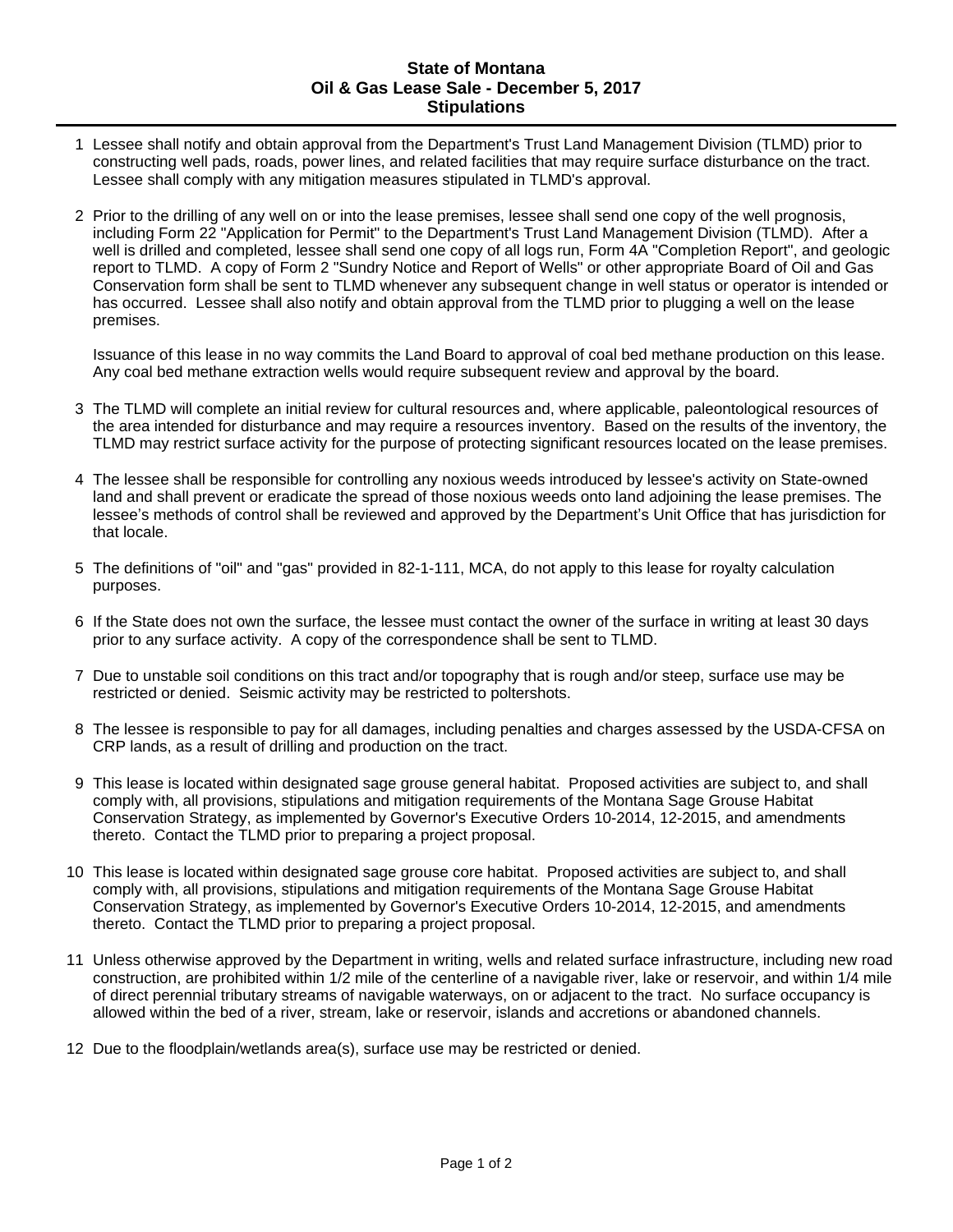- 13 Any activity within 1/8 mile of the river, stream, floodplain, or lake/reservoir on or adjacent to this tract must be approved in writing by the TLMD prior to commencement. No surface occupancy is allowed within the bed of the river and/or stream, abandoned channels, the bed of the lake/reservoir, or on islands and accretions associated with the river, stream, or lake/reservoir.
- 14 This tract contains navigable riverbeds. No surface occupancy is allowed within the bed of the navigable river, abandoned channels, or on islands and accretions. In addition, upon completion of a successful well, where river title is disputed, the lessee will file an interpleader action under Rule 22, M.R.Civ.P. in the Montana District Court, or other court having jurisdiction, in which the leased lands are located for all acreage within the lease in which the title is disputed. The lessee shall name all potential royalty claimants as defendants.
- 15 If the lessee completes a successful oil and/or gas well, and if land title is disputed, the lessee shall fund professional land surveys as needed to determine the location and acreage encompassed by the spacing and/or pooling unit and the state lease acreage within that unit. Surveys shall be conducted by a licensed land surveyor acceptable to the Department, and shall be prepared pursuant to survey requirements provided by the Department.
- 16 This tract has (an) existing well(s) and related facilities. The lessee has 45 days from the effective date of this lease to determine whether or not to assume responsibility from the former lessee for the well(s) and any existing facilities. The lessee may not enter the well(s) until a change of operator has been filed with, and approved by, the Board of Oil and Gas Conservation. The(se) well(s) must be returned to commercial production or plugged and the well site (s) reclaimed within 18 months from the effective date of this lease.
- 17 Lessee shall avoid gravel permit areas and shall contact and coordinate with the gravel permittee and TLMD regarding proposed oil and gas activities. No surface occupancy of the permitted gravel operations is allowed without written approval of TLMD.
- 18 If whooping cranes are observed on-site, construction and/or maintenance activities shall be suspended until birds leave the area.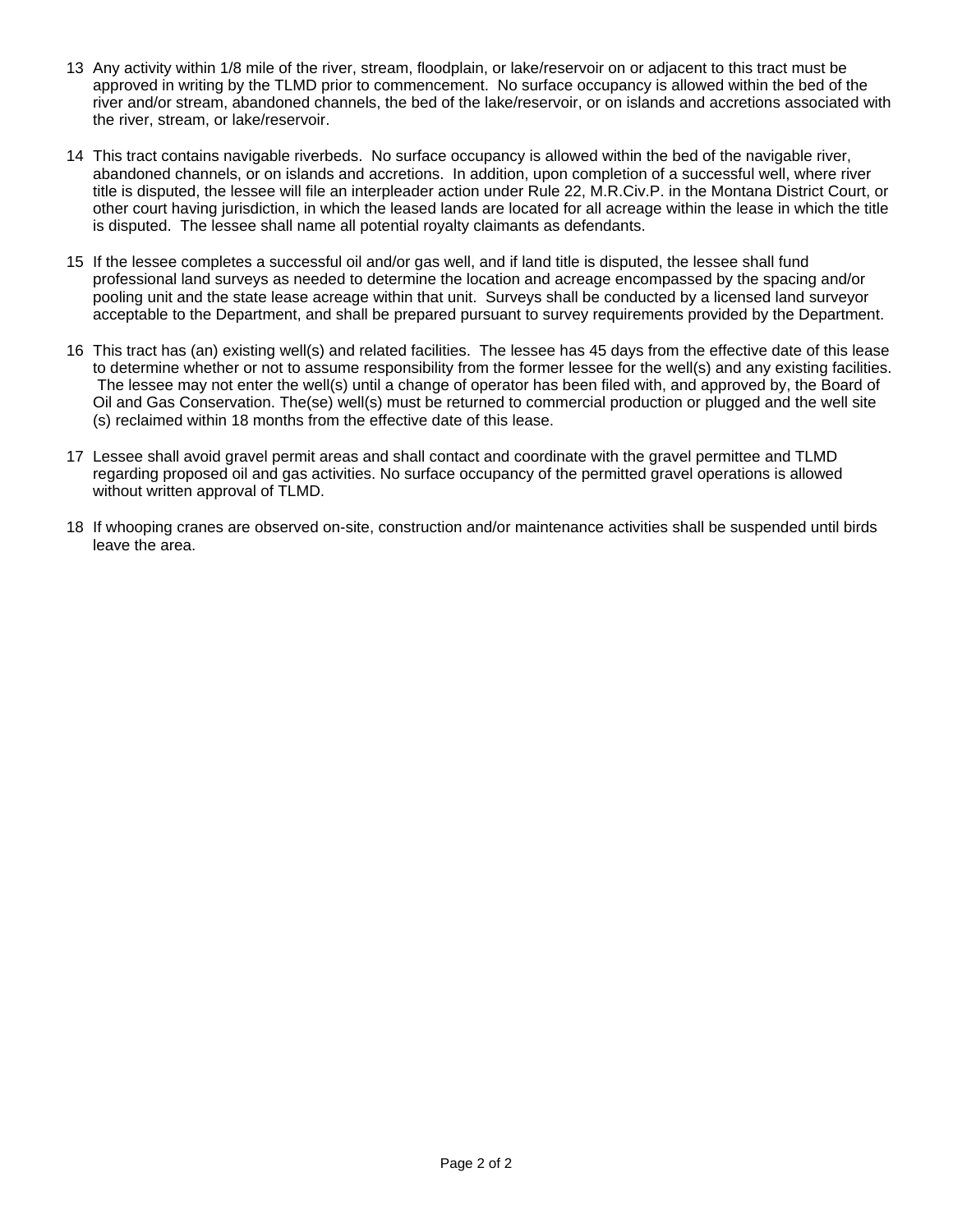#### **State of Montana Oil & Gas Lease Sale - December 5, 2017 Applicant List**

|                     |              |              |        | <b>Tract Twp Rng Sec Description</b>                                      | <b>Acres Applicant</b>                   |
|---------------------|--------------|--------------|--------|---------------------------------------------------------------------------|------------------------------------------|
| <b>Big Horn</b>     |              |              |        |                                                                           |                                          |
|                     |              |              |        | 1 7.5.S 41.E 36 Lots 1 - 8, N2S2                                          | 454.32 HOOVER & STACY, INC.              |
| $2^{\circ}$         |              | 8.S 42.E     | 36 All |                                                                           | 640.00 HOOVER & STACY, INC.              |
| 3                   |              | 8.S 43.E     |        | 6 Lots 6, 7, SE4, E2SW4                                                   | 332.23 HOOVER & STACY, INC.              |
| 4                   |              | 8.S 43.E     |        | 7 Lots 1, 2, 3, 4, E2W2, E2                                               | 664.64 HOOVER & STACY, INC.              |
| 5                   |              |              |        | 8.S 43.E 18 N2NE4                                                         | 80.00 HOOVER & STACY, INC.               |
| 6                   |              | 9.S 42.E     | 16 All |                                                                           | 640.00 HOOVER & STACY, INC.              |
| Garfield            |              |              |        |                                                                           |                                          |
|                     |              |              |        | 7 15.N 30.E 36 NE4, NE4NW4, NE4SE4                                        | 240.00 BALLARD EXPLORATION COMPANY, INC. |
| <b>Glacier</b>      |              |              |        |                                                                           |                                          |
|                     | 8 37.N       | 5.W          |        | 15 NW4, NW4NE4, S2NE4, W2SW4, below the<br>base of the Sawtooth formation | 360.00 SANDS OIL COMPANY                 |
|                     | 9 37.N       | 5.W          |        | 16 SW4, E2NE4, E2NW4, below the base of the<br>Sawtooth formation         | 320.00 SANDS OIL COMPANY                 |
|                     | 10 37.N      | 5.W          |        | 16 W2NW4, W2NE4, SE4                                                      | 320.00 SANDS OIL COMPANY                 |
|                     | 11 37.N      | 6.W          |        | 23 E2W2, E2, below the base of the Sun River<br>Dolomite formation        | 480.00 SANDS OIL COMPANY                 |
|                     | 12 37.N      | 6.W          |        | 25 N2NE4, below the base of the Sun River<br>Dolomite formation           | 80.00 SANDS OIL COMPANY                  |
|                     |              | 13 37.N 6.W  |        | 36 All, below the base of the Mission Canyon<br>formation                 | 640.00 SANDS OIL COMPANY                 |
| <b>Powder River</b> |              |              |        |                                                                           |                                          |
| 14                  |              | 6.S 53.E     | 16 All |                                                                           | 640.00 KNAPP OIL CORPORATION             |
| 15 <sub>1</sub>     |              | 6.S 53.E     | 36 All |                                                                           | 640.00 KNAPP OIL CORPORATION             |
| <b>Richland</b>     |              |              |        |                                                                           |                                          |
|                     | 16 21.N 56.E |              | 16 All |                                                                           | 640.00 L6NRG, LLC                        |
|                     | 17 23.N 51.E |              | 8 N2   |                                                                           | 320.00 L6NRG, LLC                        |
|                     | 18 23.N 51.E |              | 14 W2  |                                                                           | 320.00 L6NRG, LLC                        |
|                     | 19 23.N 51.E |              | 16 All |                                                                           | 640.00 L6NRG, LLC                        |
|                     | 20 23.N 54.E |              | 36 All |                                                                           | 640.00 L6NRG, LLC                        |
|                     | 21 24.N 51.E |              | 36 All |                                                                           | 640.00 L6NRG, LLC                        |
|                     |              | 22 24.N 52.E | 16 All |                                                                           | 640.00 L6NRG, LLC                        |
|                     | 23 24.N 52.E |              | 28 N2  |                                                                           | 320.00 L6NRG, LLC                        |
|                     | 24 24.N 52.E |              | 36 All |                                                                           | 640.00 L6NRG, LLC                        |
|                     | 25 25.N 55.E |              |        | 12 NW4NW4, S2NW4, SW4                                                     | 280.00 L6NRG, LLC                        |
|                     | 26 25.N 56.E |              | 12 W2  |                                                                           | 320.00 L6NRG, LLC                        |
|                     | 27 26.N 55.E |              | 36 All |                                                                           | 640.00 L6NRG, LLC                        |
|                     | 28 26.N 56.E |              |        | 3 Lots 1, 4, SW4NW4                                                       | 120.54 L6NRG, LLC                        |
|                     | 29 26.N 56.E |              |        | 10 W <sub>2</sub>                                                         | 320.00 L6NRG, LLC                        |
|                     | 30 26.N 56.E |              |        | 11 S2SE4, SE4SW4                                                          | 120.00 L6NRG, LLC                        |
|                     | 31 26.N 56.E |              |        | 12 SW4SW4                                                                 | 40.00 L6NRG, LLC                         |
|                     | 32 26.N 56.E |              |        | 16 W2, SE4NE4, E2SE4                                                      | 440.00 L6NRG, LLC                        |
|                     | 33 26.N 56.E |              |        | 18 W2SE4, E2SW4                                                           | 160.00 L6NRG, LLC                        |
|                     |              | 34 26.N 56.E |        | 21 N2NE4, SE4NE4                                                          | 120.00 L6NRG, LLC                        |
|                     |              | 35 26.N 56.E | 36 All |                                                                           | 640.00 L6NRG, LLC                        |
|                     |              | 36 27.N 57.E |        | 20 Lots 5, 6, 7, 8, Missouri Riverbed and related<br>acreage              | 201.36 JBLS MONTANA, INC.                |
|                     |              | 37 27.N 57.E |        | 30 Lots 6, 7, SE4NE4, SE4, NE4SW4                                         | 313.72 JBLS MONTANA, INC.                |
|                     |              | 38 27.N 57.E |        | 31 Lots 6, 7, NE4, N2SE4                                                  | 333.75 JBLS MONTANA, INC.                |
| <b>Roosevelt</b>    |              |              |        |                                                                           |                                          |
|                     |              | 39 28.N 56.E |        | 16 Lots 1, 2, 3, 4, N2, N2S2                                              | 642.28 L6NRG, LLC                        |
|                     | 40 28.N 56.E |              |        | 34 SW4NE4, W2SE4                                                          | 120.00 L6NRG, LLC                        |
|                     | 41 28.N 56.E |              | 35 All |                                                                           | 640.00 L6NRG, LLC                        |
| <b>Sweet Grass</b>  |              |              |        |                                                                           |                                          |
| 42                  | 1.N 15.E     |              | 12 All |                                                                           | 640.00 CRAZY MOUNTAIN OIL AND GAS LLC    |
| 43                  |              | 2.N 13.E     | 36 All |                                                                           | 640.00 CRAZY MOUNTAIN OIL AND GAS LLC    |
| 44                  |              | 2.N 14.E     |        | 16 W2, NE4                                                                | 480.00 CRAZY MOUNTAIN OIL AND GAS LLC    |
| 45                  |              | 2.N 15.E     | 16 All |                                                                           | 640.00 CRAZY MOUNTAIN OIL AND GAS LLC    |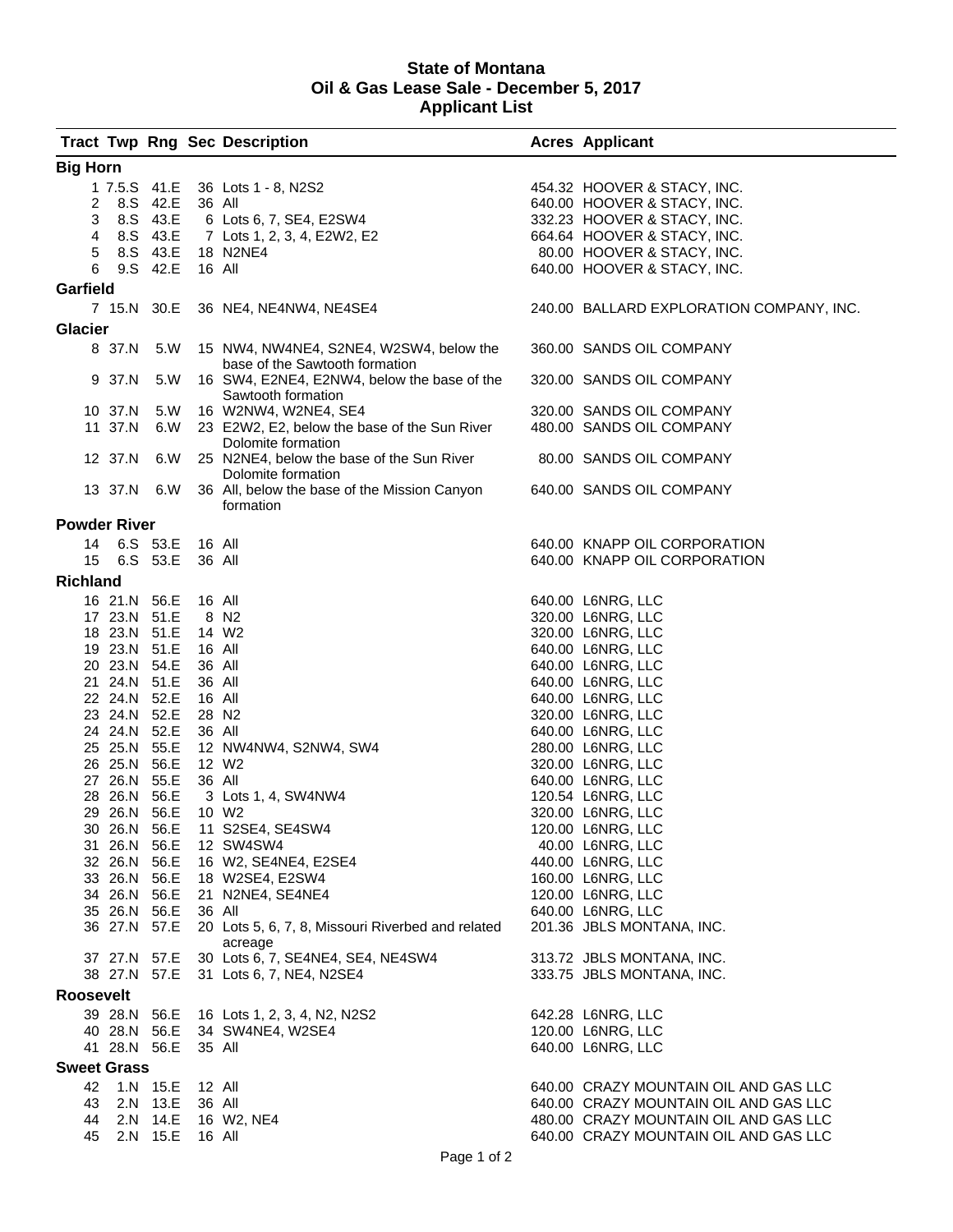|       |      |          |        | <b>Tract Twp Rng Sec Description</b>                                                                             |        | <b>Acres Applicant</b>                |
|-------|------|----------|--------|------------------------------------------------------------------------------------------------------------------|--------|---------------------------------------|
| 46    | 2.N  | 15.E     | 36 All |                                                                                                                  |        | 640.00 CRAZY MOUNTAIN OIL AND GAS LLC |
| 47    | 3.N  | 13.E     |        | 16 All                                                                                                           |        | 640.00 CRAZY MOUNTAIN OIL AND GAS LLC |
| 48    |      | 3.N 13.E |        | 36 E2NW4, E2, S2SW4                                                                                              |        | 480.00 CRAZY MOUNTAIN OIL AND GAS LLC |
| 49    | 3.N  | 14.E     |        | 16 Lots 1, 2, 3, 4, S2N2, S2                                                                                     |        | 642.56 CRAZY MOUNTAIN OIL AND GAS LLC |
| 50    | 3.N  | 14.E     |        | 36 All                                                                                                           |        | 640.00 CRAZY MOUNTAIN OIL AND GAS LLC |
| 51    |      | 4.N 13.E |        | 8 All                                                                                                            |        | 640.00 CRAZY MOUNTAIN OIL AND GAS LLC |
| 52    |      | 4.N 13.E | 16 All |                                                                                                                  |        | 640.00 CRAZY MOUNTAIN OIL AND GAS LLC |
| 53    |      | 4.N 13.E | 20 All |                                                                                                                  |        | 640.00 CRAZY MOUNTAIN OIL AND GAS LLC |
| 54    | 4.N  | 13.E     | 36 All |                                                                                                                  |        | 640.00 CRAZY MOUNTAIN OIL AND GAS LLC |
| 55    | 4.N  | 14.E     | 16 All |                                                                                                                  |        | 640.00 CRAZY MOUNTAIN OIL AND GAS LLC |
| 56    |      | 4.N 14.E | 36 All |                                                                                                                  |        | 640.00 CRAZY MOUNTAIN OIL AND GAS LLC |
| Toole |      |          |        |                                                                                                                  |        |                                       |
| 57    | 35.N | 1.E      |        | 25 NE4                                                                                                           | 160.00 | JOHNSON GEOPHYSICAL LTD.              |
| 58    | 35.N | 1.E      |        | 35 W2E2, E2NW4, SE4SE4, NE4SW4                                                                                   |        | 320.00 JOHNSON GEOPHYSICAL LTD.       |
| 59    | 34.N | 1. W     |        | 16 W2W2, SE4NW4, E2SW4, all formations and<br>NE4NW4 including all formations except the<br><b>Madison Group</b> |        | 320.00 SOG RESOURCES                  |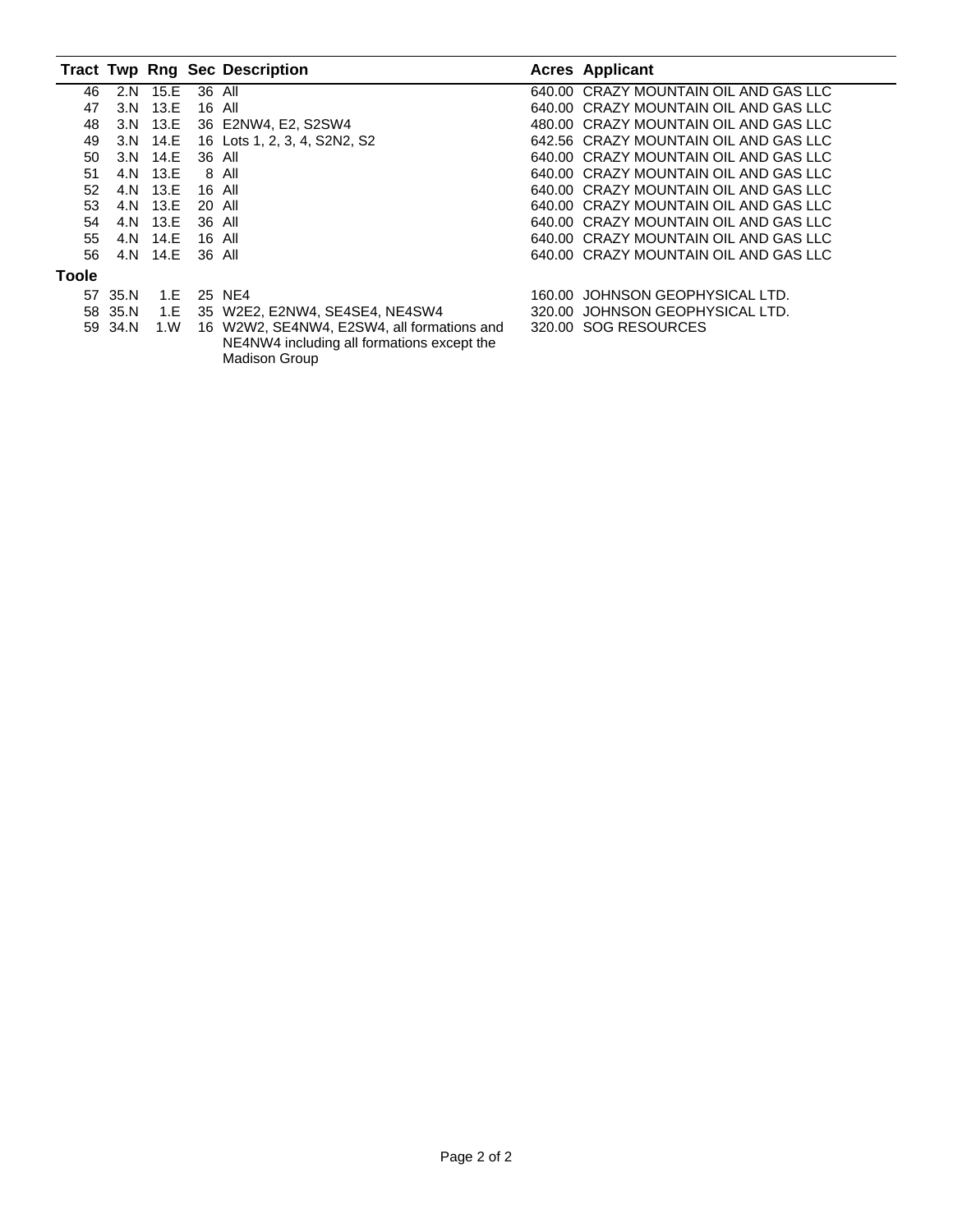#### **DEPARTMENT OF NATURAL RESOURCES AND CONSERVATION**

#### **P.O. Box 201601**

#### **Helena, Montana 59620-1601**

#### **The following is a list of oil and gas leases, which expired or terminated in September 2017.**

| <b>Blaine</b><br>640.00<br>25 N<br>19 E<br>16<br>All<br>20 E<br>23<br>40.00<br>31 N<br>NW4SW4<br>20 E<br>200.00<br>31 N<br>26<br><b>NW4SE4, S2S2</b><br>20 E<br>160.00<br>31 N<br>27<br><b>N2N2</b><br>20 E<br>200.00<br>31 N<br>33<br>SE4NE4, SE4<br>20 E<br>160.00<br>31 N<br>34<br>S2NW4, SW4NE4, NW4SW4<br>20 E<br>120.00<br>31 N<br>35<br>N2NW4, NW4NE4<br>34 N<br>19 E<br>160.00<br>27<br>E2E2<br>21 E<br>480.00<br>34 N<br>16<br>W2, N2NE4, SE4NE4, SW4SE4<br>Carbon<br>7 S<br>22 E<br>All<br>640.00<br>16<br>7 S<br>23 E<br>36<br>All<br>640.00<br>23 E<br>All<br>640.00<br>8 S<br>16<br>9 S<br>24 E<br>16<br>All<br>640.00 |
|-------------------------------------------------------------------------------------------------------------------------------------------------------------------------------------------------------------------------------------------------------------------------------------------------------------------------------------------------------------------------------------------------------------------------------------------------------------------------------------------------------------------------------------------------------------------------------------------------------------------------------------|
|                                                                                                                                                                                                                                                                                                                                                                                                                                                                                                                                                                                                                                     |
|                                                                                                                                                                                                                                                                                                                                                                                                                                                                                                                                                                                                                                     |
|                                                                                                                                                                                                                                                                                                                                                                                                                                                                                                                                                                                                                                     |
|                                                                                                                                                                                                                                                                                                                                                                                                                                                                                                                                                                                                                                     |
|                                                                                                                                                                                                                                                                                                                                                                                                                                                                                                                                                                                                                                     |
|                                                                                                                                                                                                                                                                                                                                                                                                                                                                                                                                                                                                                                     |
|                                                                                                                                                                                                                                                                                                                                                                                                                                                                                                                                                                                                                                     |
|                                                                                                                                                                                                                                                                                                                                                                                                                                                                                                                                                                                                                                     |
|                                                                                                                                                                                                                                                                                                                                                                                                                                                                                                                                                                                                                                     |
|                                                                                                                                                                                                                                                                                                                                                                                                                                                                                                                                                                                                                                     |
|                                                                                                                                                                                                                                                                                                                                                                                                                                                                                                                                                                                                                                     |
|                                                                                                                                                                                                                                                                                                                                                                                                                                                                                                                                                                                                                                     |
|                                                                                                                                                                                                                                                                                                                                                                                                                                                                                                                                                                                                                                     |
|                                                                                                                                                                                                                                                                                                                                                                                                                                                                                                                                                                                                                                     |
|                                                                                                                                                                                                                                                                                                                                                                                                                                                                                                                                                                                                                                     |
| Chouteau                                                                                                                                                                                                                                                                                                                                                                                                                                                                                                                                                                                                                            |
| 40.00<br>27 N<br>15 E<br>28<br>SW4NW4                                                                                                                                                                                                                                                                                                                                                                                                                                                                                                                                                                                               |
| <b>Dawson</b>                                                                                                                                                                                                                                                                                                                                                                                                                                                                                                                                                                                                                       |
| 640.00<br>19 N<br>54 E<br>16<br>All                                                                                                                                                                                                                                                                                                                                                                                                                                                                                                                                                                                                 |
| 640.00<br>19 N<br>55 E<br>16<br>All                                                                                                                                                                                                                                                                                                                                                                                                                                                                                                                                                                                                 |
| 8<br>320.00<br>20 N<br>55 E<br>N <sub>2</sub>                                                                                                                                                                                                                                                                                                                                                                                                                                                                                                                                                                                       |
| 20 N<br>55 E<br>640.00<br>16<br>All                                                                                                                                                                                                                                                                                                                                                                                                                                                                                                                                                                                                 |
| 320.00<br>20 N<br>55 E<br>28<br>S2NE4, NW4, NW4SW4, NW4SE4                                                                                                                                                                                                                                                                                                                                                                                                                                                                                                                                                                          |
| Garfield                                                                                                                                                                                                                                                                                                                                                                                                                                                                                                                                                                                                                            |
| 640.00<br>14 N<br>33 E<br>36<br>All                                                                                                                                                                                                                                                                                                                                                                                                                                                                                                                                                                                                 |
| 34 E<br>80.00<br>17 N<br>4<br>SW4NW4, NW4SW4                                                                                                                                                                                                                                                                                                                                                                                                                                                                                                                                                                                        |
| 34 E<br>240.00<br>17 N<br>5<br>S2NE4, SE4                                                                                                                                                                                                                                                                                                                                                                                                                                                                                                                                                                                           |
| 34 E<br>160.00<br>17 N<br>12<br>SE4                                                                                                                                                                                                                                                                                                                                                                                                                                                                                                                                                                                                 |
| 280.00<br>17 N<br>34 E<br>15<br>NE4NW4, S2NW4, SW4                                                                                                                                                                                                                                                                                                                                                                                                                                                                                                                                                                                  |
| 34 E<br>16<br>All<br>640.00<br>17 N                                                                                                                                                                                                                                                                                                                                                                                                                                                                                                                                                                                                 |
| 34 E<br>240.00<br>17 N<br>21<br>SE4NW4, N2SE4, SW4SE4, E2SW4                                                                                                                                                                                                                                                                                                                                                                                                                                                                                                                                                                        |
| 34 E<br>200.00<br>17 N<br>22<br>NW4NW4, S2NW4, N2SW4                                                                                                                                                                                                                                                                                                                                                                                                                                                                                                                                                                                |
| 240.00<br>17 N<br>34 E<br>28<br>E2NW4, W2NE4, NW4SE4, NE4SW4                                                                                                                                                                                                                                                                                                                                                                                                                                                                                                                                                                        |
| 34 E<br>240.00<br>17 N<br>33<br>S2NE4, SE4                                                                                                                                                                                                                                                                                                                                                                                                                                                                                                                                                                                          |
| 34 E<br>S2SW4<br>80.00<br>17 N<br>34                                                                                                                                                                                                                                                                                                                                                                                                                                                                                                                                                                                                |
| 34 E<br>480.00<br>18 N<br>36<br>N2, N2S2                                                                                                                                                                                                                                                                                                                                                                                                                                                                                                                                                                                            |
| 19 N<br>36 E<br>$11\,$<br>120.00<br>SE4NE4, E2SE4                                                                                                                                                                                                                                                                                                                                                                                                                                                                                                                                                                                   |
| 36 E<br>NE4NW4, NE4<br>200.00<br>19 N<br>14                                                                                                                                                                                                                                                                                                                                                                                                                                                                                                                                                                                         |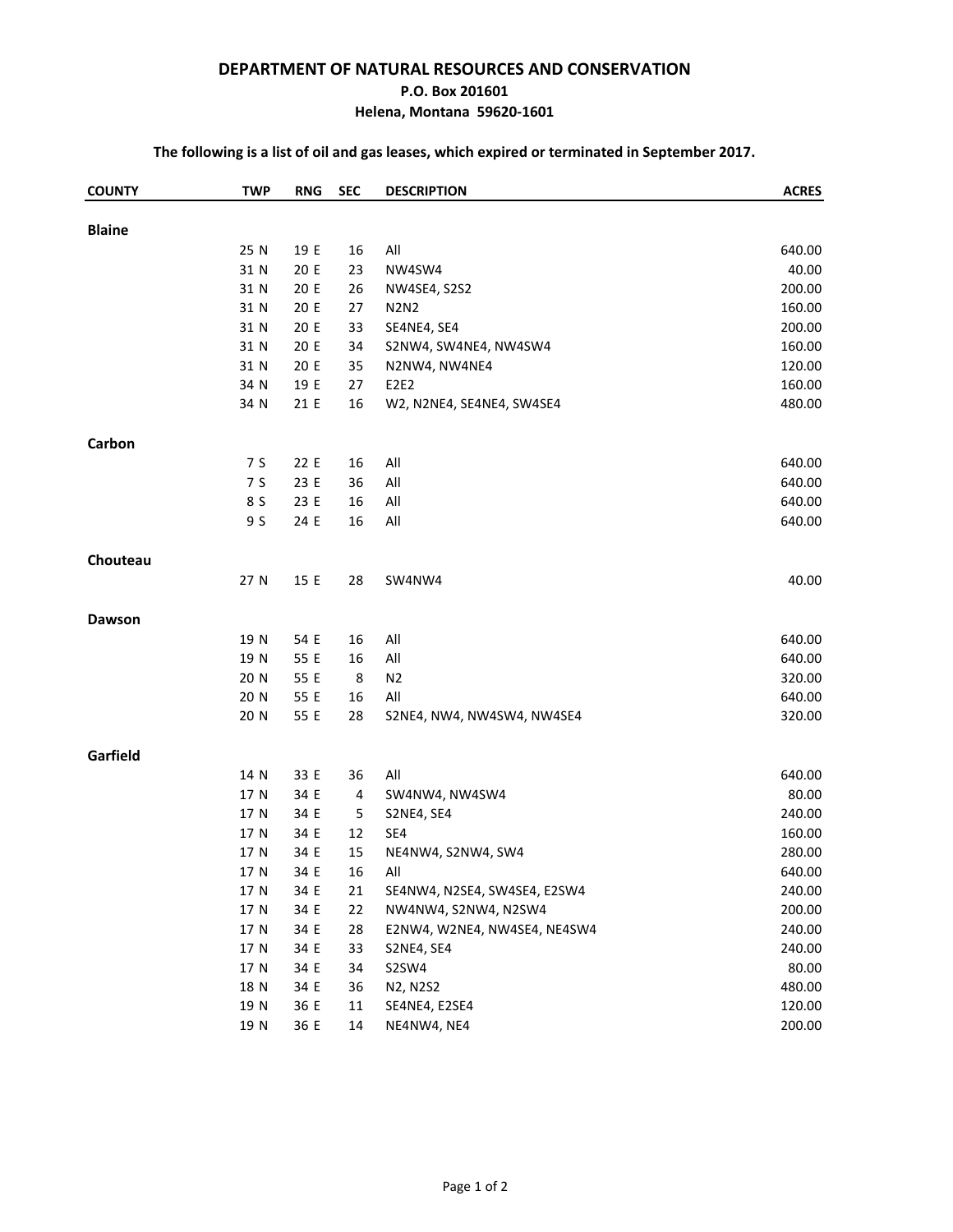| <b>COUNTY</b>      | <b>TWP</b> | <b>RNG</b> | <b>SEC</b>       | <b>DESCRIPTION</b>                                                            | <b>ACRES</b> |
|--------------------|------------|------------|------------------|-------------------------------------------------------------------------------|--------------|
|                    |            |            |                  |                                                                               |              |
| Hill               |            |            |                  |                                                                               |              |
|                    | 34 N       | 11 E       | 1                | SW4                                                                           | 160.00       |
|                    | 34 N       | 11 E       | 2                | E <sub>2</sub>                                                                | 320.00       |
|                    | 34 N       | 11 E       | 5                | E <sub>2</sub>                                                                | 320.00       |
|                    | 34 N       | 11 E       | 11               | W <sub>2</sub>                                                                | 320.00       |
|                    | 34 N       | 11 E       | 12               | W <sub>2</sub>                                                                | 320.00       |
|                    | 34 N       | 11 E       | 14               | E <sub>2</sub>                                                                | 320.00       |
|                    | 34 N       | 11 E       | 16               | All                                                                           | 640.00       |
|                    | 34 N       | 11 E       | 18               | SE4                                                                           | 160.00       |
|                    | 34 N       | 11 E       | 19               | NE4                                                                           | 160.00       |
|                    | 34 N       | 11 E       | 20               | W <sub>2</sub>                                                                | 320.00       |
|                    | 34 N       | 11 E       | 29               | E <sub>2</sub>                                                                | 320.00       |
|                    | 34 N       | 11 E       | 33               | W <sub>2</sub>                                                                | 320.00       |
|                    | 34 N       | 11 E       | 36               | All                                                                           | 640.00       |
|                    | 34 N       | 17 E       | 16               | All                                                                           | 640.00       |
| <b>Musselshell</b> |            |            |                  |                                                                               |              |
|                    | 9 N        | 24 E       | 34               | SE4, as to the 1st Cat Creek formation only                                   | 160.00       |
|                    | 11 N       | 24 E       | 4                | S2NE4, SE4NW4, E2SE4                                                          | 200.00       |
|                    | 11 N       | 24 E       | 16               | All                                                                           | 640.00       |
| <b>Richland</b>    |            |            |                  |                                                                               |              |
|                    | 19 N       | 57 E       | 16               | All                                                                           | 640.00       |
|                    | 19 N       | 57 E       | 22               | All                                                                           | 640.00       |
|                    | 19 N       | 58 E       | 19               | Yellowstone Riverbed and related acreage                                      | 104.00       |
|                    | 26 N       | 57 E       | 3                | Lots 3, 4, S2NW4, SW4SE4, E2SW4                                               | 280.46       |
|                    | 26 N       | 57 E       | $\boldsymbol{6}$ | NE4SE4                                                                        | 40.00        |
|                    | 26 N       | 57 E       | $\overline{7}$   | Lot 3                                                                         | 35.11        |
|                    | 26 N       | 57 E       | 10               | E2NW4, W2NE4, NW4SE4, NE4SW4                                                  | 240.00       |
|                    | 26 N       | 57 E       | 18               | Lots 2, 3, SE4NW4, S2NE4, N2SE4, NE4SW4                                       | 310.50       |
|                    | 26 N       | 57 E       | 22               | SE4NW4, S2NE4, S2                                                             | 440.00       |
|                    | 26 N       | 57 E       | 33               | W2SW4                                                                         | 80.00        |
|                    | 26 N       | 57 E       | 36               | All                                                                           | 640.00       |
|                    | 28 N       | 53 E       | 28               | Any and all State interest under the Missouri Riverbed and<br>related acreage | 63.00        |
|                    | 28 N       | 53 E       | 29               | Any and all State interest under the Missouri Riverbed and<br>related acreage | 63.00        |
|                    | 28 N       | 53 E       | 34               | Any and all State interest under the Missouri Riverbed and<br>related acreage | 59.00        |
|                    | 28 N       | 54 E       | 32               | Any and all State interest under the Missouri Riverbed and<br>related acreage | 37.00        |
| <b>Sheridan</b>    |            |            |                  |                                                                               |              |
|                    | 36 N       | 53 E       | 16               | All                                                                           | 640.00       |
|                    | 36 N       | 56 E       | 16               | All                                                                           | 640.00       |
|                    | 37 N       | 51 E       | 23               | SE4SE4                                                                        | 40.00        |
| <b>Toole</b>       |            |            |                  |                                                                               |              |
|                    | 35 N       | 4 W        | 28               | NE4NE4                                                                        | 40.00        |